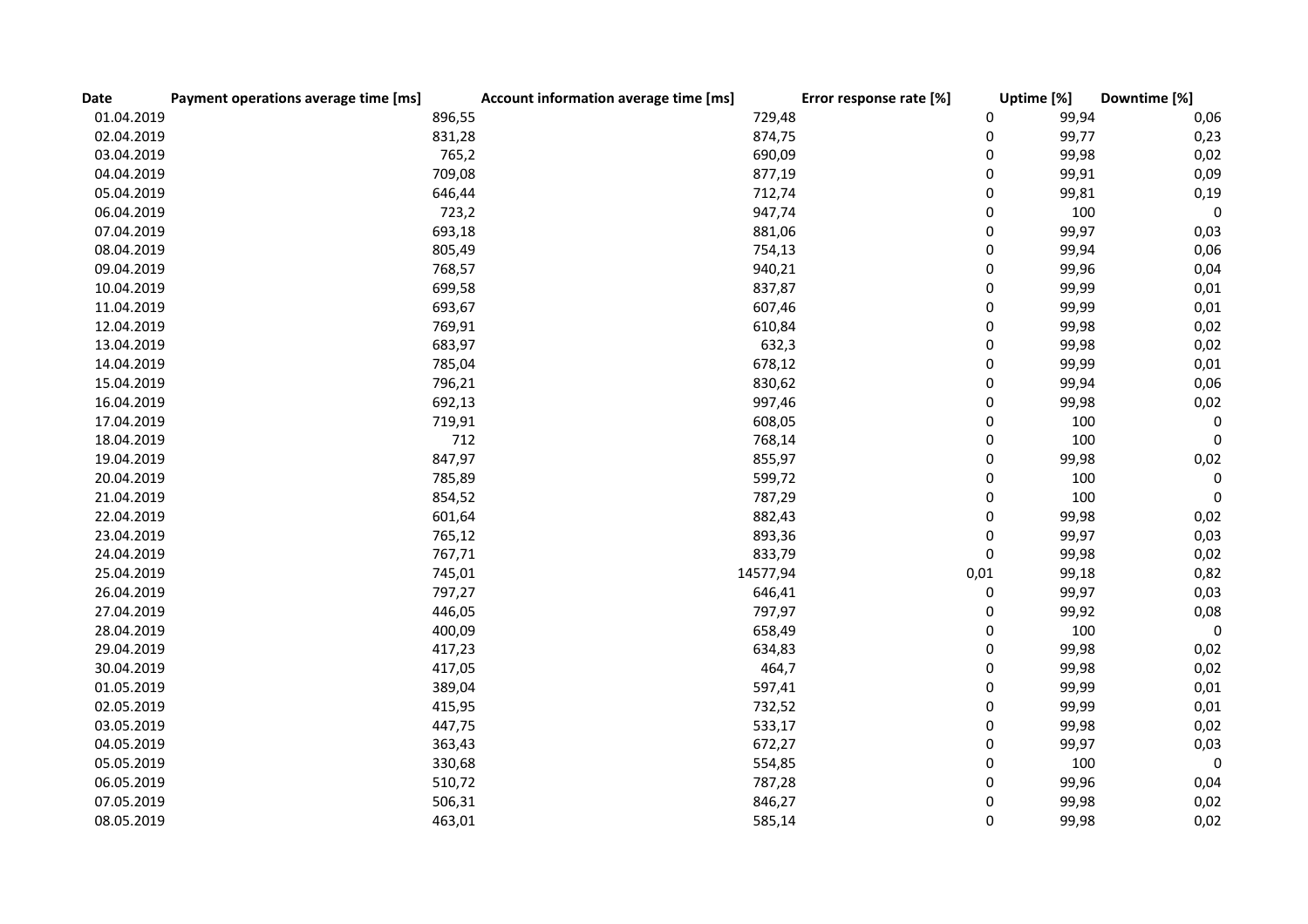| 09.05.2019 | 446,19 | 770,52  | 0 | 100   | 0           |
|------------|--------|---------|---|-------|-------------|
| 10.05.2019 | 521,69 | 1204,32 | 0 | 99,94 | 0,06        |
| 11.05.2019 | 363,93 | 755,58  | 0 | 99,96 | 0,04        |
| 12.05.2019 | 389,31 | 571,06  | 0 | 99,99 | 0,01        |
| 13.05.2019 | 401,34 | 680,1   | 0 | 99,99 | 0,01        |
| 14.05.2019 | 414,51 | 494,53  | 0 | 99,98 | 0,02        |
| 15.05.2019 | 451,41 | 516,52  | 0 | 100   | $\pmb{0}$   |
| 16.05.2019 | 388,33 | 683,28  | 0 | 100   | $\pmb{0}$   |
| 17.05.2019 | 414,54 | 414,3   | 0 | 100   | $\pmb{0}$   |
| 18.05.2019 | 306,62 | 697,38  | 0 | 99,97 | 0,03        |
| 19.05.2019 | 402,96 | 740,57  | 0 | 99,98 | 0,02        |
| 20.05.2019 | 468,86 | 786,03  | 0 | 99,97 | 0,03        |
| 21.05.2019 | 515,61 | 588,28  | 0 | 99,99 | 0,01        |
| 22.05.2019 | 394,31 | 672,98  | 0 | 99,98 | 0,02        |
| 23.05.2019 | 385,03 | 472,34  | 0 | 99,99 | 0,01        |
| 24.05.2019 | 508    | 633,62  | 0 | 99,99 | 0,01        |
| 25.05.2019 | 377,48 | 513,43  | 0 | 100   | $\mathbf 0$ |
| 26.05.2019 | 393,69 | 560,57  | 0 | 99,98 | 0,02        |
| 27.05.2019 | 371    | 658,71  | 0 | 99,96 | 0,04        |
| 28.05.2019 | 416,44 | 753,46  | 0 | 99,99 | 0,01        |
| 29.05.2019 | 437,11 | 686,81  | 0 | 99,97 | 0,03        |
| 30.05.2019 | 417,67 | 644,65  | 0 | 99,99 | 0,01        |
| 31.05.2019 | 387,81 | 657,03  | 0 | 99,99 | 0,01        |
| 01.06.2019 | 461,86 | 651,58  | 0 | 99,98 | 0,02        |
| 02.06.2019 | 447,7  | 810,76  | 0 | 99,98 | 0,02        |
| 03.06.2019 | 469,99 | 768,2   | 0 | 99,97 | 0,03        |
| 04.06.2019 | 489,5  | 757,69  | 0 | 100   | $\mathbf 0$ |
| 05.06.2019 | 523,03 | 522,99  | 0 | 99,98 | 0,02        |
| 06.06.2019 | 402,86 | 513,31  | 0 | 99,98 | 0,02        |
| 07.06.2019 | 525,32 | 502,28  | 0 | 100   | $\pmb{0}$   |
| 08.06.2019 | 374,11 | 989,37  | 0 | 100   | 0           |
| 09.06.2019 | 325,21 | 915     | 0 | 99,97 | 0,03        |
| 10.06.2019 | 368,66 | 490,1   | 0 | 99,99 | 0,01        |
| 11.06.2019 | 451,23 | 800,05  | 0 | 99,92 | 0,08        |
| 12.06.2019 | 425,35 | 590,88  | 0 | 99,99 | 0,01        |
| 13.06.2019 | 514,16 | 592,18  | 0 | 99,99 | 0,01        |
| 14.06.2019 | 407,33 | 535,69  | 0 | 99,98 | 0,02        |
| 15.06.2019 | 400,47 | 1227,37 | 0 | 99,91 | 0,09        |
| 16.06.2019 | 414,96 | 775,34  | 0 | 100   | $\pmb{0}$   |